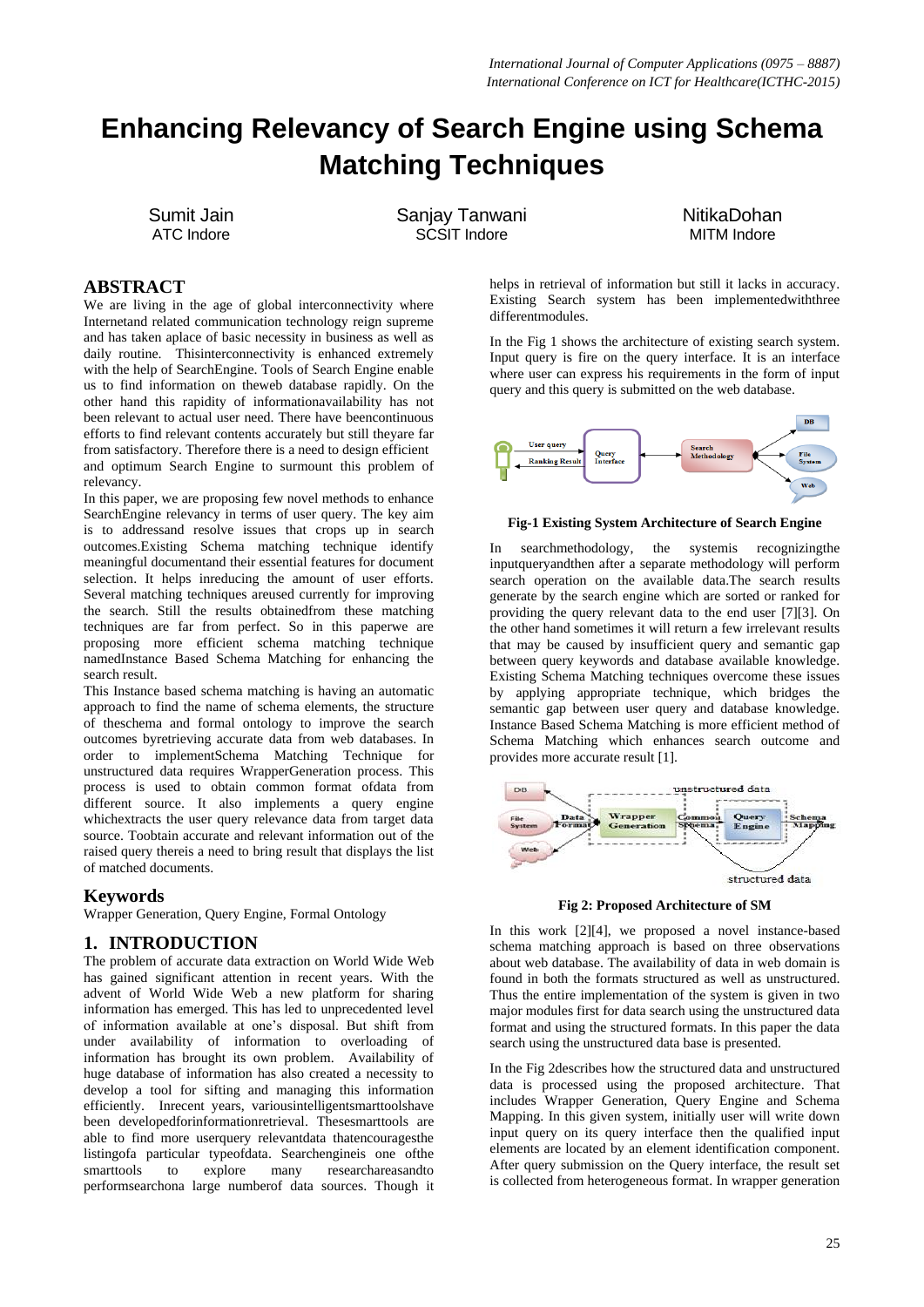[8], heterogeneous information from web pages is collected and then create a general model that can be recognized easily in common schema format. This common format produces as input to query engine for query optimization process. In the query engine, instance-based matchers are implemented which includes five the component such as Similarity Matcher, Tokenizer, Formal Ontology, Instance Recognition Process and Annotation Generation Process. Using all these operations, search results with semantic meaning are preserved and eliminate meaningless information. The combined outcome of the query engine will recognize with various mapping process. After mapping process, accurate search results are reported according to end user query.

Our system will use different methodology which works behind query interface in order to minimize effort of user. From this hidden methodology which works behind the interface makes searching tools very easy to learn and use. As part of our approach, system will mainly focus on detail design of wrapper generation and the query engine module for extracting relevant documents from the large databases.

The main contributions of this paper are:

- Introduction of a Wrapper Generation to generate common format from heterogeneous Web database.
- Introduction of instance-based matchers that includes five components that is added in Query Engine.
- Benefiting from the above instance-based matchers with semantic meaning and remove meaningless information.

The rest of paper is organized as follows. In section- 2 we describe Wrapper Generation. In section-3 Query Engine Concept.Section-4 Result Combination.In sections-5 Experiment Evaluation. Finally section-6 terminates with drawing conclusion.

### **2. WRAPPER GENERATION**

Wrapper-generation is the first phase of proposed architecture of schema matching for heterogeneous Web Database [8][9]. The role of wrapper generation is as shown below in Fig 3.





Wrapper Generation is an intermediate format of data where all the heterogeneous formats of data are normalized into a single common format. This common format is essentially generates for relevant information to a specific domain. Therefore, at this stage, data is manipulated and grouped according to their identification in offline environment. In other words that is a training phase of the search engine where data is processed and categorized in a specific domain labels.

In this process, all the available data **is read** first and then features are computed to recognize the data for long term, and by which the whole text or web document is represented by a small amount of data. In order to prepare the document features two basic parameters namely term frequency and sentence formation frequency is measured. For approximating these features the following formulas may helpful.

$$
T_f = \frac{Totalwordcount}{totalword \in document}
$$

And

$$
S_f = \frac{Totalsentances with word}{totalsentances \in document}
$$

Where the  $T_f \wedge S_f$  are known as term frequency and sentence formation frequency. That can be easily understood by the below given algorithm steps in Fig 4:

| Input: D set of documents          |                                            |  |
|------------------------------------|--------------------------------------------|--|
| Output: relational domain features |                                            |  |
| Processing:                        |                                            |  |
| 1.                                 | For $i=0$ to <i>D.length()</i>             |  |
| 2.                                 | String $S = D[i].$ tostring();             |  |
| 3.                                 | String[] token= $S.split('')$ ;            |  |
| 4.                                 | String $\lceil$ sen= <i>S.split('.')</i> ; |  |
| 5.                                 | $totalCount = token.length()$              |  |
| 6.                                 | For $j=0$ to <i>token.length()</i>         |  |
| 7.                                 | Tokencount= $count(token[i])$              |  |
| 8.                                 | $Tf = Tokencount/totalCount$               |  |
| 9.                                 | If sen.contains(token[j])                  |  |
|                                    | 10. SentenceCount+1:                       |  |
| 11.                                | End if                                     |  |
| 12.                                | End for                                    |  |
|                                    | 13. Sf= SentenceCount/sen.lenth();         |  |
|                                    | 14. Return < C, D, Tf, $Sf$                |  |

#### **Fig 4: Wrapper Generation Algorithm**

The following diagram shows the flowchart for Wrapper Generation Algorithm in Fig 5.



**Fig 5: Flowchart for Wrapper Generation Algorithm**

The proposed wrapper generation algorithm is described above. In first phase, the data is read and the most common words named just like stop words (such as is, am, are, this, that) are removed. Then term frequency and sentence formation probability is estimated for unique terms of document. On the basis of estimated attributes a tuple <C, D,  $T_f$ ,  $S_f$  is calculated where C is denoted as the class name on which the word or token is found, D stands for document which is represented by the token,  $T_f$  and  $S_f$ are the current document's word and sentence formation frequencies.

Now the amount of words in a web document is found in a significant amount, thus the numbers of estimated features are required to reduce first. Thus only those words are remaining that having a significant importance in the document, therefore the constructed tuple is sorted according to the  $T_f$ and  $S_f$ . And top 50 tuples with higher  $S_f$ are selected.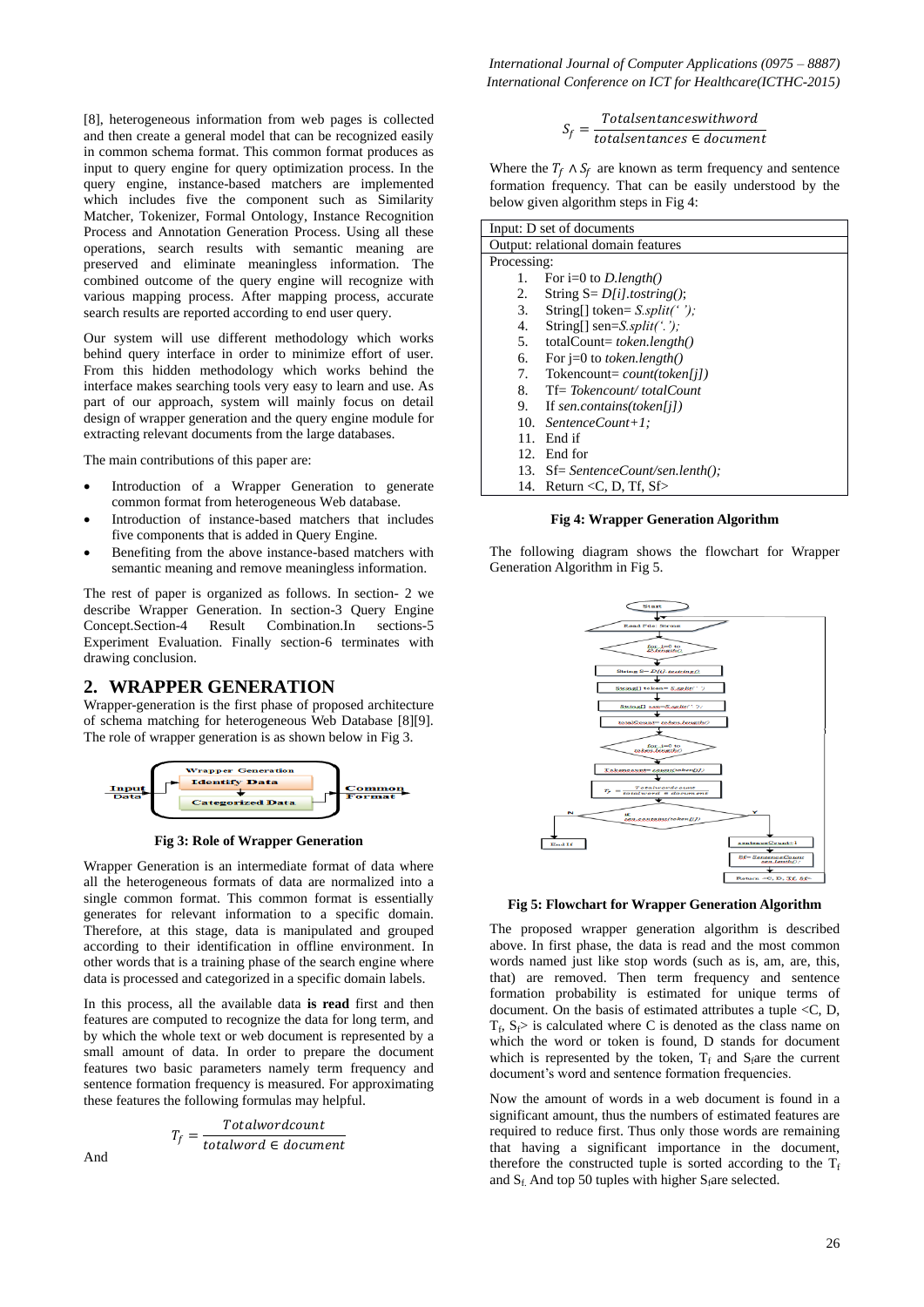This can be easily understood by an example suppose we have a set of document in a directory named "data structure". Thus the directory contains a number of documents of subject data structure. Thus class is data structure which is representing by C. Now during data processing stop words will be removed (such as I, we, they and other similar words). Total number of words in a document is suppose 50 and in this document the word 'Array' is occurred thrice then here the term frequency is  $(3/50=0.06)$ . Now if the document contains 20 sentences and word "Array" found twice in a sentences, then the sentence formation probability of word 'Array' is  $(2/20=0.1)$ .

#### **3. QUERY ENGINE**



**Fig 6: Role of Query Engine** 

In Fig 6, Query Engine is a part of proposed search engine, that accepts both ends of data, first from the wrapper of data and second from the user query to finding the correlation between query and available resultant data, in order to find the more accurate and relevant results. Therefore, required to refine and optimize the user query, because wrong or ambiguous query results the unexpected outcomes. For this purpose, we will apply instance based schema matcher which is added into query engine. Instance based schema matcher have five components, namely Similarity matcher, Tokenizer, Formal Ontology, Instance Recognition Processes and Annotation Generation Process.

#### **3.1 Similarity Matcher**

In this process, the similarity matcher is utilized to find the nearest documents from the available data features. From the nearest data two different kind of distance are evaluated namely Euclidian distance and secondly the absolute distance. Suppose there are two instances of data P and Q

Such that

$$
P=p_1,p_2,p_3,\ldots,p_n
$$

And

$$
Q=q_1,q_2,q_3,\ldots,q_n
$$

In order to find distance between two data instances P and Q

Euclidian distance

$$
D(P,Q) = \sqrt{\sum_{i=1}^{n} (p_i - q_i)^2}
$$

And absolute distance

$$
D(P,Q) = |P - Q|
$$

The most relevant text features are estimated using the parsing of the user query data. Parsing is basically a process where the input text is converted in number of words. Then after using these words a number of similar strings are constructed. In order to describe Similarity Matcher is given using the below given steps in Fig 7.

*International Journal of Computer Applications (0975 – 8887) International Conference on ICT for Healthcare(ICTHC-2015)*

| Similarity Matcher Algorithm                     |                                     |  |
|--------------------------------------------------|-------------------------------------|--|
| Input : user query U, extracted features tuple T |                                     |  |
| Output: similar data list L                      |                                     |  |
| Process:                                         |                                     |  |
| 1.                                               | $Queue \leftarrow readInterface(U)$ |  |
| 2.                                               | For each feature in T               |  |
|                                                  | 3. Find $d(x, y)$                   |  |
| 4.                                               | If $d(x,y) < 0.5$                   |  |
|                                                  | 5. L[i]=document                    |  |
| б.                                               | End if                              |  |
| 7 <sub>1</sub>                                   | End for                             |  |
| 8.                                               | Return L                            |  |

**Fig 7: Query Engine Algorithm**

The following diagram shows the flowchart for Similarity Matcher Algorithm in Fig 8.



#### **Fig 8: Flowchart for Similarity Matcher Algorithm**

In the above given similarity matching algorithm first using user interface the input text is read as string this string is a set of words for instance "how to read text". This query having four words these words are compared or searched over extracted feature tuples for that purpose if all these words found in feature sets then the document can be representing able with the user query.

#### **3.2 Tokenizer**

In the next step the query is processed using the tokenizer, new sequences are created for finding the suitable query that represents user query more accurately. In order to describe Tokenizer algorithm is given using the below given steps in Fig 9.

|  | Fig 9: TokenizerAlgorithm |  |
|--|---------------------------|--|
|--|---------------------------|--|

| <b>TokenizerAlogorithm</b>           |                                    |  |
|--------------------------------------|------------------------------------|--|
| Input : user query                   |                                    |  |
| Output : number of similar queries O |                                    |  |
| Process:                             |                                    |  |
| 1.                                   | Query= <i>User query.split("")</i> |  |
| 2.                                   | For $i=0$ to <i>Query.length()</i> |  |
| 3.                                   | For $j=0$ to Query.length()        |  |
| 4.                                   | $Str[J=str + query[I, j]$          |  |
| .5                                   | End for                            |  |
| б.                                   | End for                            |  |
|                                      | Return Str                         |  |

The following diagram shows the flowchart for Tokenizer Algorithm.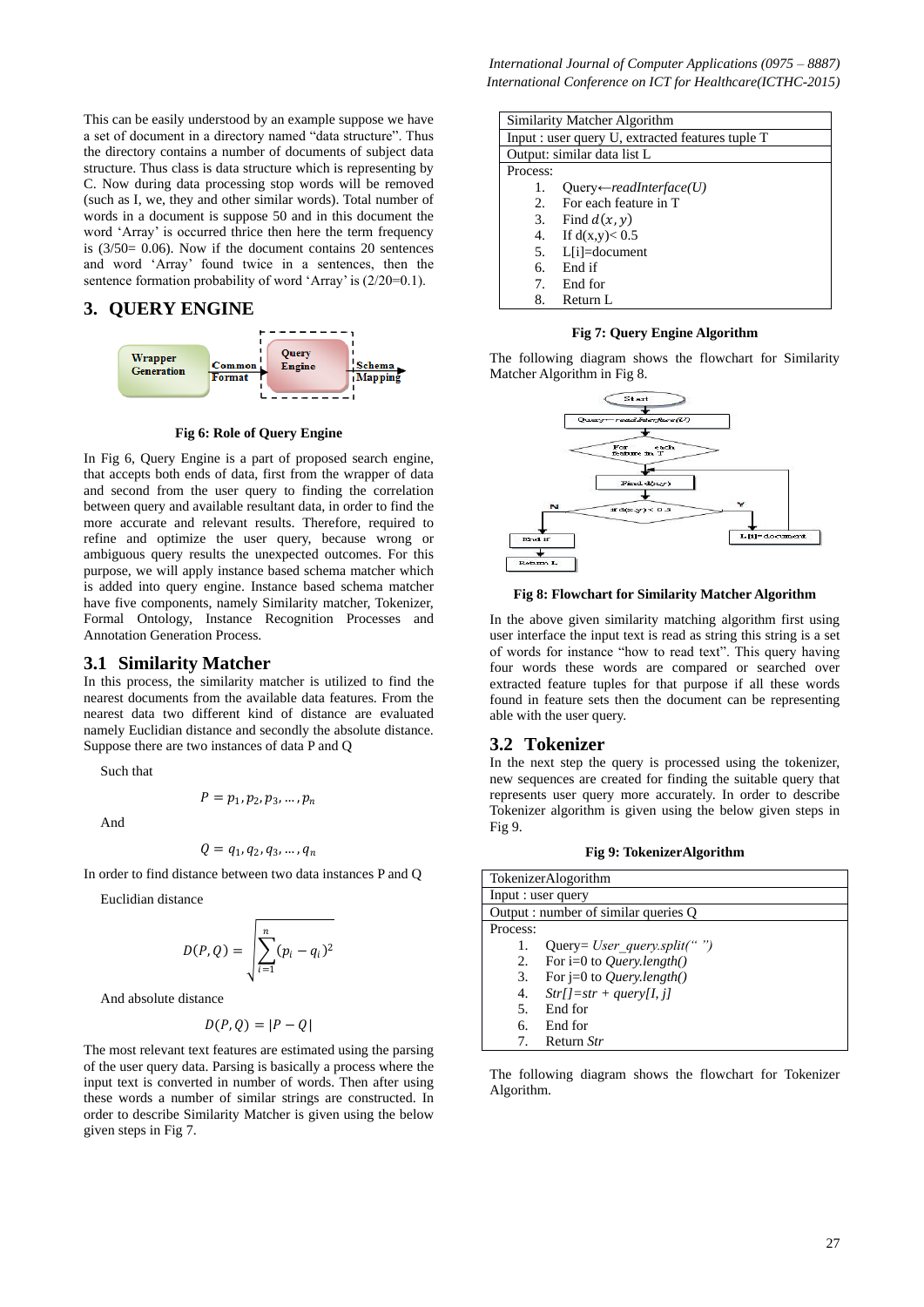

**Fig 10: Flowchart for Tokenizer Algorithm**

After tokenization n number of new query sequences is generated from a single instance of query. For instance user query "how to read text" the read word having different means in different aspects for instance using a code block of JAVA, C# or other kind of computer language Or the text book is written in Chinese or other language. Therefore the query is extended using synonyms and different aspects of previous search methodology. That is semantically checked and meaningless strings are removed from the 'str' array.

# **3.3 Formal Ontology**

Moreover using formal ontology process the new query tokens are generated in the step [5][6]. In order to describe overall process of formal ontology algorithm is given below steps in Fig 11.

| Input : string array with number of query sequences |                                           |  |
|-----------------------------------------------------|-------------------------------------------|--|
| Output : refined queries                            |                                           |  |
| Process:                                            |                                           |  |
| 1.                                                  | For each <i>query</i> in <i>string</i> [] |  |
| 2.                                                  | If is_correct(string[i])==true            |  |
| 3.                                                  | $Temp[i]=string[i];$                      |  |
| 4.                                                  | Else                                      |  |
| 5.                                                  | Remove(string[i])                         |  |
| б.                                                  | End if                                    |  |
| $7_{\scriptscriptstyle{\circ}}$                     | End for                                   |  |
| 8.                                                  | Findsynonyms(querytoken)                  |  |
| 9.                                                  | Replaceword(querytoken)                   |  |
| 10.                                                 | Create a list (new generated queries)     |  |

### **Fig 11: Formal Ontology Algorithm**

The following diagram shows the flowchart for Formal Ontology Algorithm in Fig 12.



#### **Fig 12: Flowchart for Tokenizer Algorithm**

The above given process can be explained using a simple scenario suppose the user having a query "how to describe the formula of frequency paper" that can be also written as "how to define the formula of occurrence paper" or "how to designate the formulation of incidence paper" or others. In this context the last query not having a significant means semantically. Therefore this query can be removed from the list of query list using the above given algorithm steps.

## **3.4 Instance Reorganization Process**

After processing the formal ontology steps and preparing the multiple queries from a single user query. The domain or subject of query is estimated by the prepared queries and similar class or subject of documents are explored for finding the appropriate data from the available data tuples. The process of instance reorganization process algorithm is described in the below given steps in Fig 13.

| <b>Instance Reorganization Process</b>     |                                                     |  |
|--------------------------------------------|-----------------------------------------------------|--|
| Input : refined queries, document features |                                                     |  |
| Output: most relevant document classes     |                                                     |  |
| Process:                                   |                                                     |  |
| 1.                                         | FindUniqueTokens(query_list)                        |  |
| 2.                                         | For each <i>feature</i> in <i>featurelist</i>       |  |
| 3.                                         | If tokensexist(feature list)                        |  |
| 4.                                         | <i>ExtractClassName</i> and <i>frequency(token)</i> |  |
| .5                                         | End if                                              |  |
| б.                                         | End for                                             |  |
| 7.                                         | SortList(frequency)                                 |  |
| 8.                                         | Find top 3 classes where query is satisfied         |  |
| 9.                                         | Return classNames                                   |  |

**Fig 13: Instance Reorganization Process Algorithm**